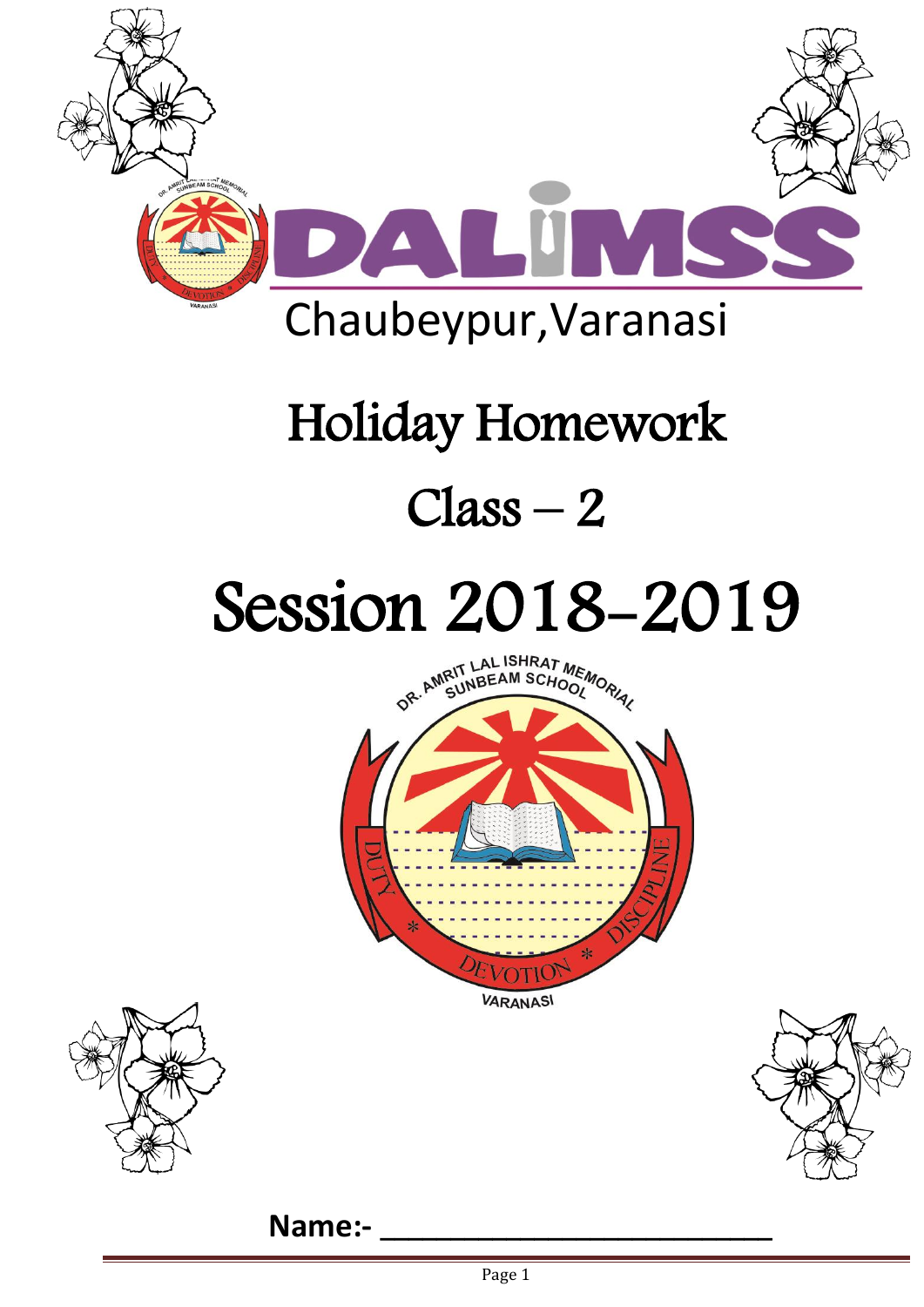#### **English**

- **1.** Learn Que/Ans and exerciase of ch-1 and ch-2.
- **2.**Write 4 page writing.
- **3.** Learn poem- "O Look at the Moon" from Reader book.
- **4.**In holiday activity book do Page No-2, 3, 4, 5, 7, 8.

#### **English Grammar**

- **1.** Learn the definition of Sentence, Noun and Pronoun and its exercise.
- **2.** Write 5 Countable Noun and 5 Uncountable Noun.
- **3.** Learn poem from Grammar book Page No-26. 8 line poem.

#### **Hindi**

**1.**वर्णों को सही क्रम में लिखकर शब्द बनाओ |

| टमर   | ईमिठा |
|-------|-------|
| सरात  | लासगि |
| कीलड़ | रमो   |

- **2.**पांच रसीले फलों के नाम लिखो और चित्र बनाओ |
- **3.**ज और फ के पांच-पांच शब्द लिखो |
- **4.**बचपन के पांच खेिों के नाम लिखो |
- **5.**Writing Book Page No-8 to 18

#### **Maths**

- **1.** Learn table 2 to 10.
- **2.** Learn number name 1 to 100.
- **3.** Write numbers from 50 to 1 backward counting in your rough copy.
- **4.** Solve all the questions from Page No-7 to 10 in rough copy.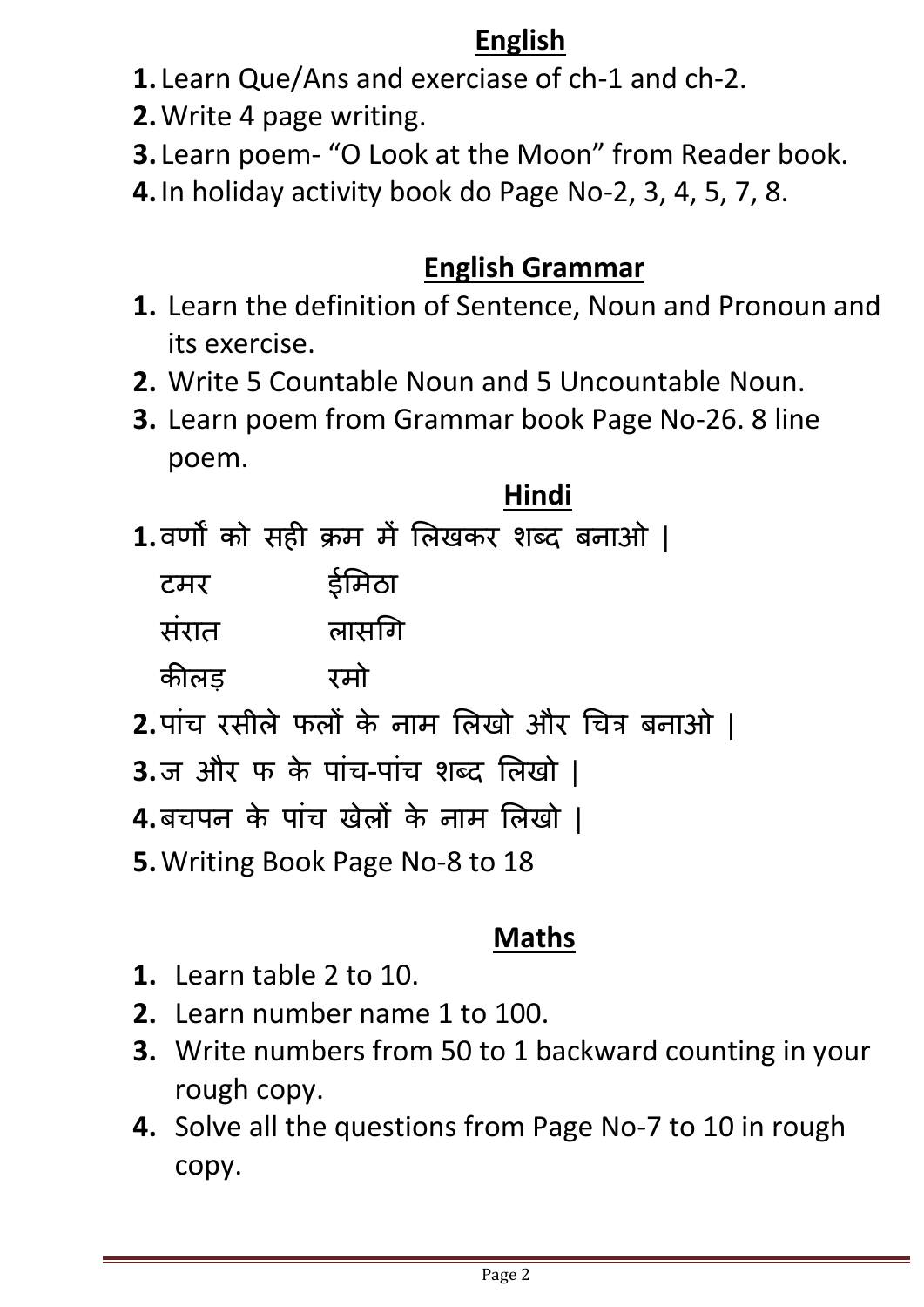**5.** Do Page No-6, 12, 18 and 30 in your Holiday Activity Book.

#### **Science**

- **1.** Learn Que/Ans from ch-1 to 3 and its exercise.
- **2.**Draw the picture of parts of plant ch-1 Page No-6 in your H.W copy.
- **3.**Draw the picture of 1 Tree, Shrub and Herb.
- **4.**Paste the picture of one Plant and flesh eating animals and scavengers.

#### **S.St**

- **1.** Learn hard words and word power of ch-1 and 2.
- **2.**Write down the answer of the following questions.
	- a. How do Parents help one another?
	- b.What role do children play in a family?
	- c. How does exercise help us?
	- d.What are good eating habits?
	- e.Name some food items that non-vegetarians eat.
- **3.** Take a picture of every member of your family. Paste their pictures in your notebook.
- **4.**Make a diagram of energy giving food and body building food.
- **5.**Draw pictures of the various sources of water on a chart paper.

#### **Moral Science**

- **1.** Learn the poem 'Presence of God'.
- **2.** List down the five things you want God to give you.
- **3.** Give answer of the following questions.
	- a. What does God know about us?
	- b.God always remains near to us and understand us why?
	- c. What is the Moral of lesson-1 (Presence of God)